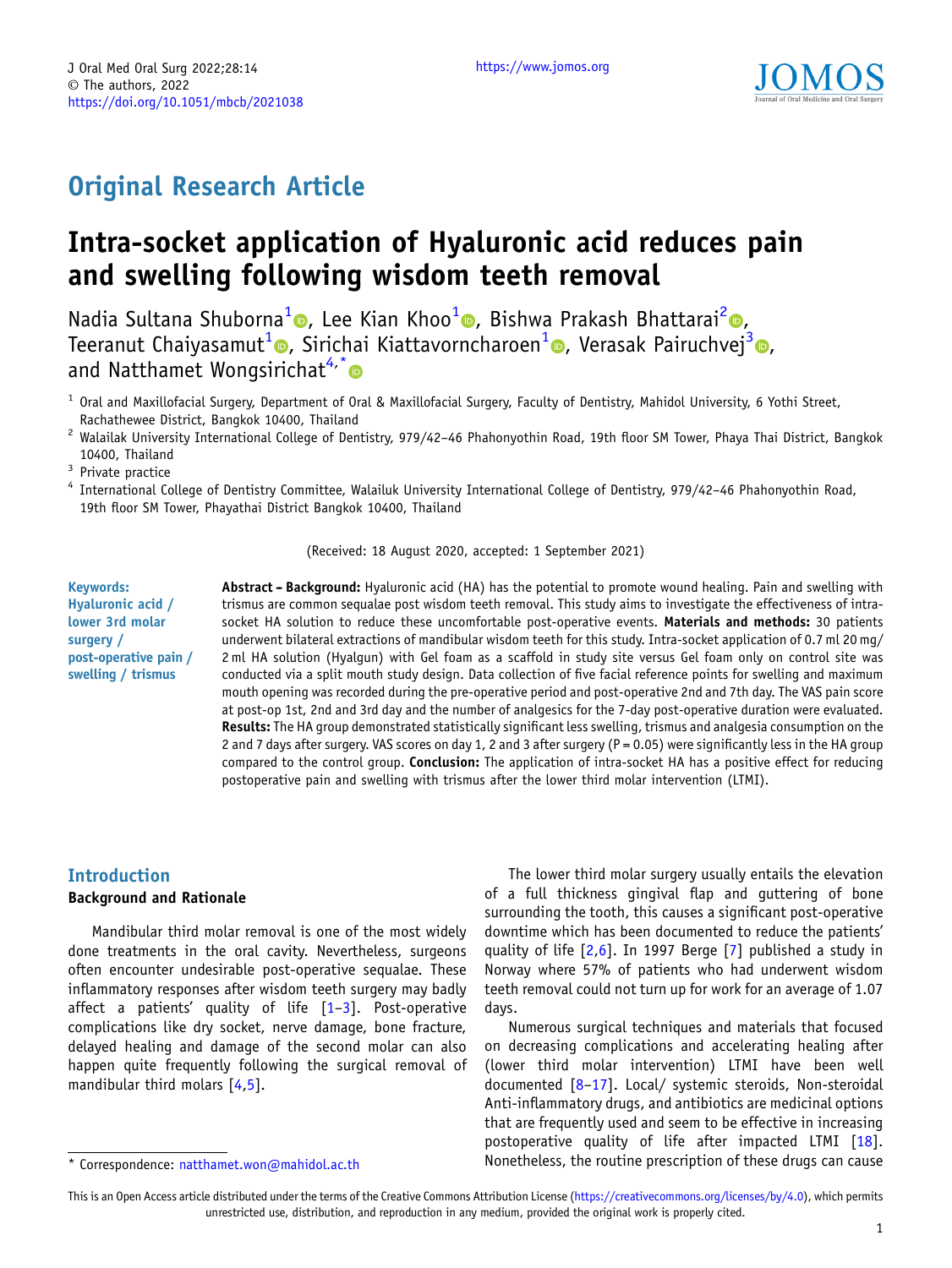undue problems because of their potential adverse side effects. Furthermore, these medications could be contraindicated for some patients.

The corticosteroids help to decrease pain, edema and trismus from LTMI; and short period usage of corticosteroid may usually show no adverse effect; but many practitioners do not prefer it as it may delay wound healing  $[1-3]$  $[1-3]$  $[1-3]$  $[1-3]$ . These all issues stimulated researchers to search for other options with less or no systemic side effects to reduce post-operative sequelae in the post-surgery socket. Nowadays, the expectations of patients have dramatically increased; common sequelae and complications such as swelling and trismus that were once taken for granted may be met with harsh reviews and sometimes even unwarranted legal claims. Therefore, to build a successful practice or oral surgery department, one should always be on the lookout for better medications or techniques which have the potential to expedite and improve the healing process.

The advent of regenerative bio-medicines in the 21st century has shown promising results in treating patients with debilitating tissue damage, diseases and aging [[19\]](#page-8-0). The field of regenerative medicine has discovered the effectiveness of some biomaterials in mimicking the complex environment of native tissues to restore, maintain, or improve tissue function as well as wound healing and tissue engineering [[20\]](#page-8-0).

Hyaluronic acid (HA) is a versatile naturally available material that plays a multifaceted role in biology (10) It has shown outstanding results in accelerating recovery by means of inducing fast granulation tissue production, restricting the destruction from inflammation, and inducing re-epithelialization with angiogenesis [[21,22](#page-8-0)]. HA also possesses nonimmunogenic and non-toxic characteristics, thus, making it a safe material to serve in many medical applications [[10\]](#page-7-0).

In 1997 Pagnacco and Vangelisti conducted a clinical trial of HA in dentistry for the treatment of periodontal disease [\[23](#page-8-0)]. It is a not only a key element in periodontal tissues such as gingiva, and periodontal ligament but also hard tissues like alveolar bone and cementum [[24\]](#page-8-0), therefore, it should be an ideal product for intraoral wound recovery.

The HA solution used in the treatment of temporomandibular joint diseases follow arthrocentesis found its place as the first application in oral and maxillofacial surgery. From then still now it used widely in TMJ disorder as it is the physiological compound in synovial fluid which lubricates and decreases articular wear. The metabolic properties of HA favor revascularization to the TMJ anatomical structures, therefore, it is effective in treating various TMJ disorders by improving joint function and decreasing the pain [\[22,25](#page-8-0)].

Many previous studies including Nadia et al. [[26\]](#page-8-0) have reported about the effectiveness of HA in the treatment of gingivitis, recessions, periodontal pockets, grafts and implants [\[27,28](#page-8-0)]. To date, the use of HA has no known deleterious side effects nor adverse reactions with other drugs [\[29,30](#page-8-0)].

Many previous studies regarding the efficiency of HA in different forms like spray, gel have shown promising results in terms of reduction of post-operative sequelae after LTMI [\[10](#page-7-0)[,26](#page-8-0),[31](#page-8-0)–[32\]](#page-8-0).



Fig. 1. Male-Female ratio in this study who assessed pre and postoperatively all 3 clinical parameters.

To date, all previous studies relating to HA for TMJ arthrocentesis used 0.5 ml or 0.75 ml or 1ml with 20 mg/2 ml or 10 mg/1 ml solution and no side effects from HA were found among these studies [[33](#page-8-0)–[37\]](#page-8-0).

Corticosteroids and HA have both been used to improve pain, trismus and masticatory function post LTMI and TMJ disorders. But it has been postulated that the use of HA is superior to corticosteroid because it is a physiological component without risk of degenerative properties as it would with corticosteroids [[38\]](#page-8-0).

In this research, our objective was to investigate the effectiveness of HA for reducing pain, limited mouth opening and edema following the removal of impacted mandibular third molars.

# Materials and methods Study design

Our study was done from December 2018 to December 2019. A prospective, randomized, split-mouth, double-blind cross over clinical trial with 30 patients were recruited in the Department of Oral and Maxillofacial Surgery clinic, Faculty of Dentistry, Mahidol University for this study. Figure 1. The study comprised with the patient having bilateral impacted LTM who needs surgical extraction. The degrees of surgical difficulty calculated for the LTMI based on LTM Pederson scale [[39](#page-8-0)].

## Ethical approval

The study followed the Declaration of Helsinki. The Ethics committee approved our study, (Mahidol University Faculty of Dentistry Ethics Committee, protocol code COA.NO.MU-DT/PY-IRB 2019/043.0507).

## Sampling technique

Sample size calculation performed by using G power 3.1.0 software, assuming  $\alpha$  error = 0.05, power = 95% and estimated effect size = 0.4, after our pilot study we calculated our sample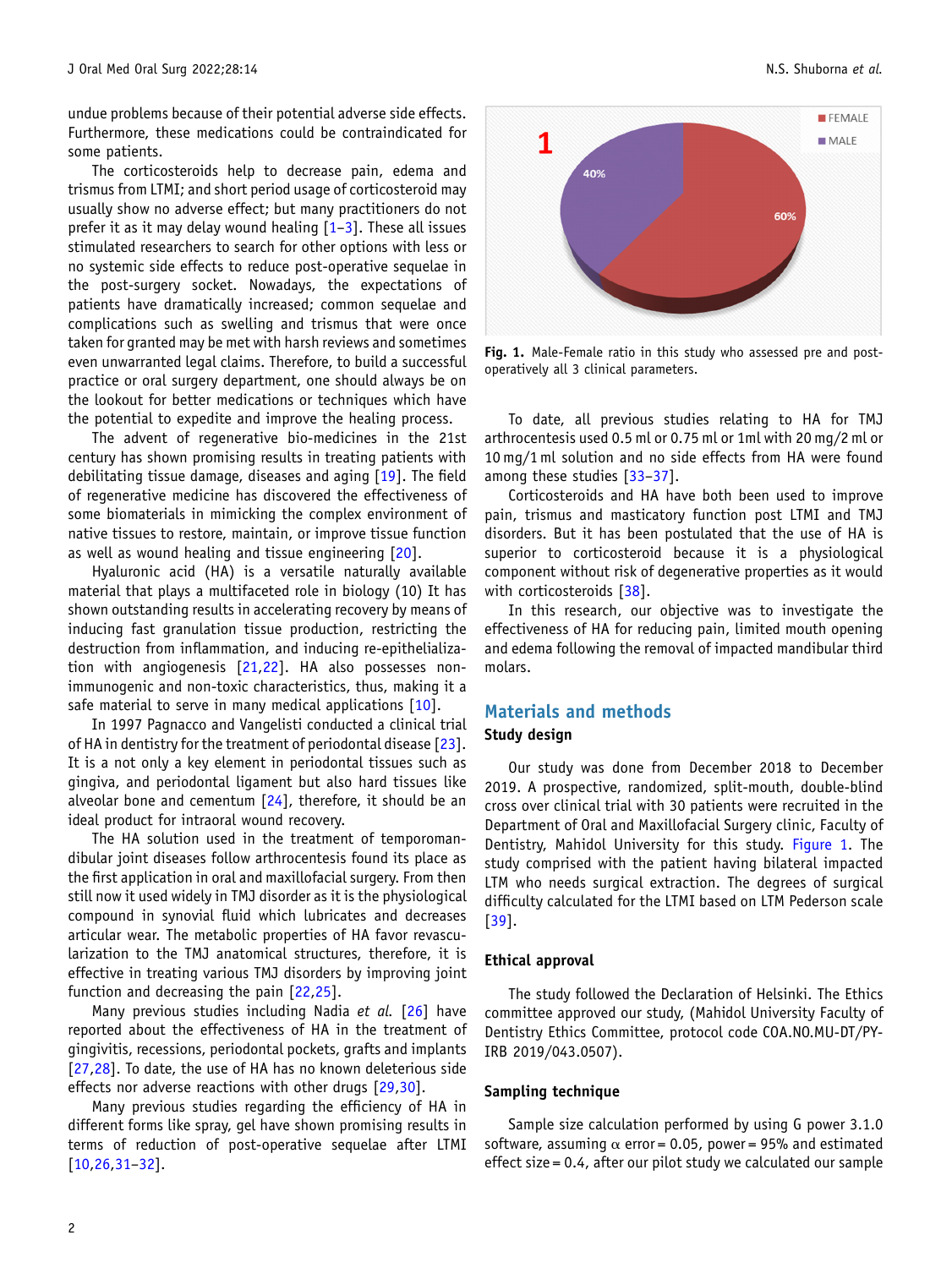size following the related formula recommendations. Final sample size 30 adult volunteers. along considering with approximate 20% dropouts. All of the patients had bilaterally impacted lower third molars. The inclusion criteria contain the patients has impacted third molars symmetrically positioned on both sides of the mandible, Age between 18 to 40 years, patients classified as physical status-I using the guide line of American society of Anesthesiologist, non-smoker and not alcoholic, patients included must have upon presentation bilateral impacted lower third molars, which require flap opening, bone removal and tooth separation during the operation . The exclusion criteria were with the patients having systolic blood pressure  $(>140 \text{ mmHg}, < 90 \text{ mmHg})$  and diastolic blood pressure ( $>90$  mmHq,  $<$ 60 mmHq), to use contraceptives or corticosteroids which can affect the postsurgical healing phase and amount of swelling on the face, to have difficulty with co-operation, Inability to follow the instructions during the study, pregnancy or current lactation, to have acute infection such as pericoronitis and/or pain on the tooth site before extraction to take antibiotics 15 days before surgery or any medication during the previous 5 days prior to the surgery that would alter their perception of pain (analgesic, antidepressants), allergic to local anesthetics, avian protein, Feathers, Egg products and the facial deformities that may interfere with the injections, surgery or evaluation. The participants were randomly divided into 2 groups by random table method. Each patient was randomly assigned two different post-extraction intra-socket products which we used HA + gelfoam in study group and gelfoam alone in control group. After surgical removal of one-sided lower 3rd molar (either right or left side), we waited 3–4 week for the removal of another side for this split mouth study. The patient had their full freedom to withdrawal their participation in the study at any time depending on their own decision.

## Methods

#### Pre-surgical assessments

The day of operation patient arrived oral and maxillofacial surgery department about 1 hour before the operation start. Base line swelling and trismus measured. Patient was explained for understanding the VAS clearly. The degrees of surgical difficulty calculated before the extractions by a single investigator. The degrees of surgical difficulty calculated for the LTMI before extraction based on LTM Pederson scale [\[39](#page-8-0)]. The surgical extractions according to difficulty were classified as easy, moderate, or difficult (Tab. I).

## Surgical procedure

The same oral and maxillofacial surgeon performed the surgical procedures. Patients and examiners were blinded to the allocation of the HA throughout the study. At first local anesthesia through inferior alveolar nerve block, lingual nerve block, and long buccal nerve infiltration were performed using 4% articaine with 1:1,00,000 epinephrine. A full thickness

Table I. Criteria and scores of the Pederson scale.

| Criteria                       | Scores         |
|--------------------------------|----------------|
| 1. Spatial relation            |                |
| Mesio-angular                  | 1              |
| Horizontal/Transverse          | $\overline{c}$ |
| Vertical                       | 3              |
| Distoangular                   | 4              |
| 2. Ramus relation              |                |
| Class 1: Sufficient space      | 1              |
| Class 2: Reduced space         | $\mathfrak{p}$ |
| Class 3: No space              | 3              |
| 3. Depth                       |                |
| Level A: high occlusal level   | 1              |
| Level B: medium occlusal level | 2              |
| Level C: low occlusal level    | 3              |
| Difficulty score               |                |
| <b>Difficult</b>               | $7 - 10$       |
| Moderate                       | 5-6            |
| <b>Easy</b>                    | $3 - 4$        |

Envelope Flap was done for all 30 wisdom teeth, the bone was guttered with saline irrigation and tooth was split to eliminate obstructions in the path of removal.

#### Application of injected form of HA

After the surgical extraction, copious irrigation of the extraction socket was done, another coauthor then applied 0.7 ml from 20 mg/2 ml Hyalgun into the gelfoam and gently placed it intra-socket. On the control side, only gelfoam was placed intra-socket with primary wound closure [\(Fig. 2](#page-3-0)). Only when either Gelfoam alone or HA plus Gelfoam was bloodsoaked, was the surgeon called back for suturing, this is to ensure the operator is blinded from knowing which material was used. Hyalgun is commercial form of HA solution from the Healthcare Pharmaceuticals company of Bangladesh. It contains Sodium Hyaluronate in a viscous solution that contain a high molecular weight fraction of purified sodium hyaluronate (HA) in buffered physiological sodium phosphate, each pre-filled syringe has Sodium Hyaluronate BP 20 mg/2 ml as solution. As well as gelfoam is also commercially available form from Thailand called SURGISPON. We used gelfoam in both study and control group as following previous study  $[32]$  $[32]$ , as it acts as a scaffold to hold the HA in socket and also as a placebo in control group.

## Postoperative management

After the LTIM, they were given a carry-home copy of the case chart. Instructions for post-surgical care were given in written and verbal forms. All the patients were prescribed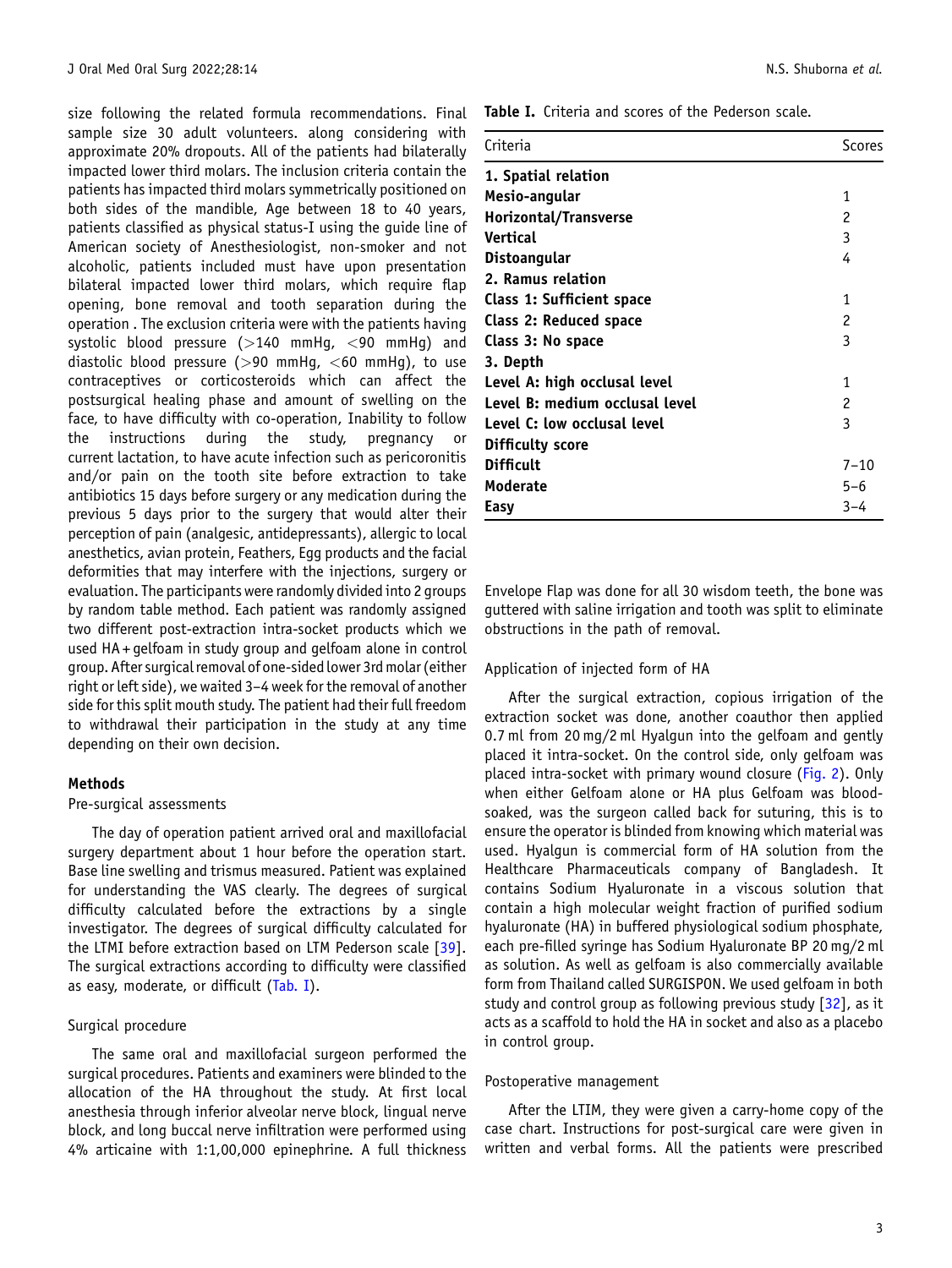<span id="page-3-0"></span>



Fig. 2. (A) Hyalgun (Hyaluronic acid solution 20 mg/2 ml), (B) Gelfoam, (C) Hyaluronic acid solution applied with gelfoam.

amoxicillin 500 mg orally 4 times a day for 5 days and if allergic to penicillin then clindamycin 300 mg 4 times a day for 5 days. Paracetamol 500 mg in case of pain as a main analgesia and also prescribed tramadol 50 mg orally as only for rescue analgesia.

Patients were instructed to record the amount and time the paracetamol was taken at home until the end of first postoperative week. Additionally, the investigator called patients by telephone to remind them to follow the instructions that had been given to them.

## Clinical parameters

A. Evaluation of swelling

The facial swelling measurements were determined based on the previous article of Latt et al. [\(Fig. 3](#page-4-0)) for both study and control group [\[39](#page-8-0)]. The following measurements were made between five landmarks:

- Gonion to lateral canthus of eye.
- Tragus to angle of mouth.
- Tragus to pogonion.

The average of the three measurements were calculated. Measurements were done immediately before surgery and on the 2nd and 7th post-operative day.

#### B. Evaluation of trismus

The trismus evaluation was predictable by measuring maximum inter-incisal distance (distance between upper and lower incisal edge of central incisors) using Vernier caliper. We calculated trismus for both study and control side by measuring from the edges of the upper central incisor to the lower right central incisors during maximum opening of the patients with Vernier calipers at the immediate preoperative period and on the 2nd and 7th post-operative day  $(Fig. 3)$  $(Fig. 3)$ .

#### C. Evaluation of post-surgical pain

The VAS pain score was used in this study. Participants recorded their pain and we changed NRS instead of VAS pain score as a number "pain-free" (0–4 mm), "mild pain"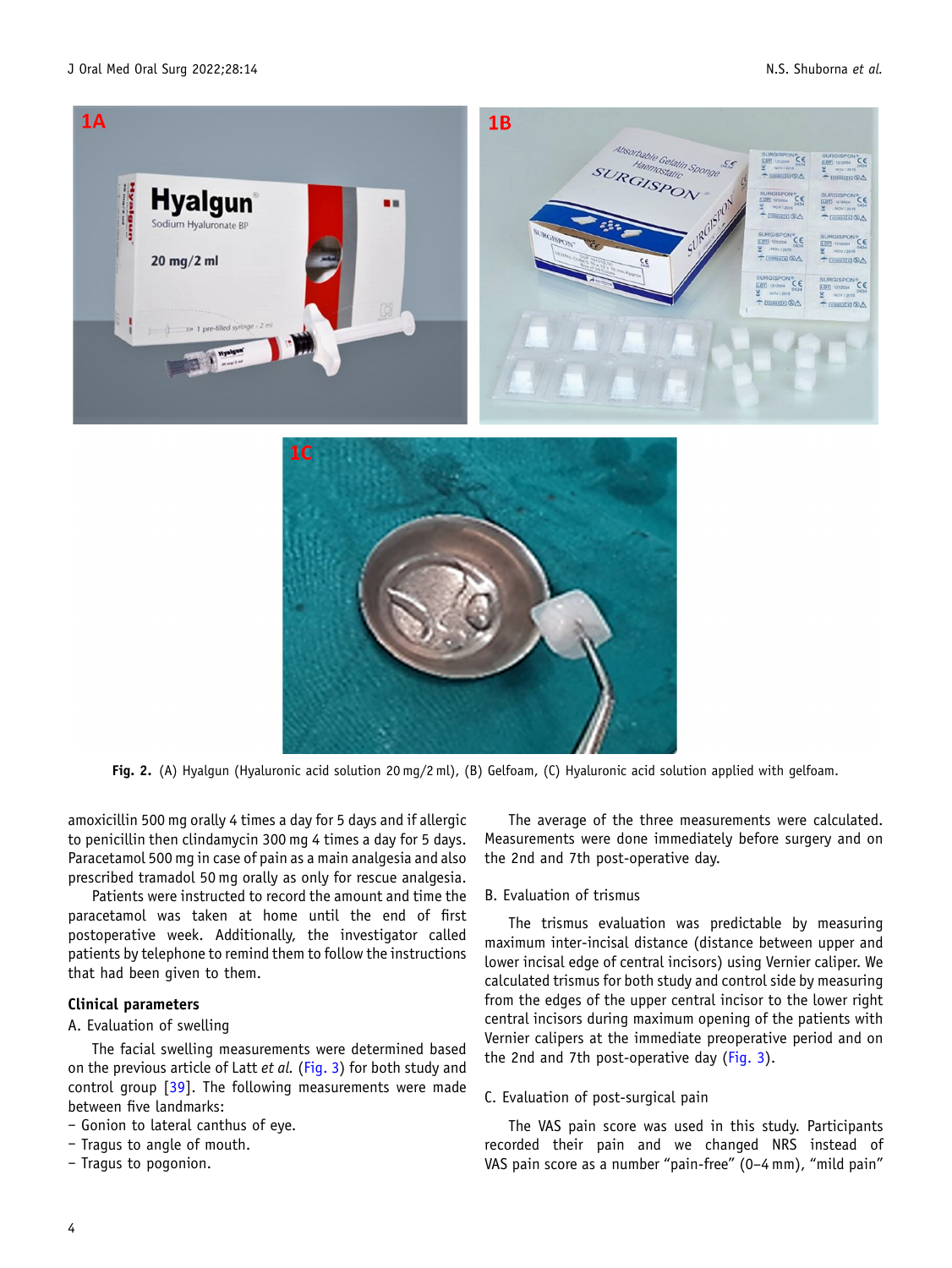| Group         | Mean $\pm$ SD (mm)      |                       |                        |  |  |  |
|---------------|-------------------------|-----------------------|------------------------|--|--|--|
|               | Immediate pre-operation | Post -operation Day 2 | Post - operation Day 7 |  |  |  |
| Study group   | $12.37 \pm .66$         | $12.76 \pm 0.32$      | $12.47 \pm .46$        |  |  |  |
| Control group | $12.43 \pm 0.70$        | $13.95 \pm .65$       | $12.74 \pm 0.68$       |  |  |  |
| P-value       | .388                    | .001                  | 0.16                   |  |  |  |

<span id="page-4-0"></span>Table II. Evaluation of Swelling in this study as mean ± standard deviation.

P-value of  $<$  0.05 was accepted as significant.



Fig. 3. Facial swelling and trismus measurements. A: Gonion to lateral canthus of eye; B: Tragus to angle of mouth; C: Tragus to pogonion; D: Maximum inter-incisal.

(5–44 mm), "moderate pain" (45–74 mm), and "severe pain" (75–100mm). Moreover, it contains facial expression illustrations to help direct and instruct the patients. In our study, postoperative pain measurements were recorded by using pain score in the immediate postoperative period, the first, second and third post-operative days, whilst there are no pain measurements taken from post-operative day 4–7.

In addition, patients recorded the amount of paracetamol taken daily after the LTMI. We prescribed paracetamol 500 mg as a pain medicine, we instructed all patients to take paracetamol for pain control and to only ingest tramadol 50 mg if pain was unbearable even after paracetamol intake. The daily total paracetamol intake during the 7days following LTMI was recorded.

The examiner is the same person who assessed pre and postoperatively all 3 clinical parameters.

## Statistical analysis

The statistical analysis was performed using the PASW Statistics 18.0 (SPSS Inc. Chicago.IL, USA). The Descriptive statistics including mean values and standard deviations calculated for all variables in the study and control groups. Repeated measured ANOVA used for measurement of trismus and swelling. Wilcoxon test was used for non-parametric distributed variables (VAS scores). Paired T-test was used to compare the statistical differences of number of analgesic tablets taken between HA group and control group. P-value of less than 0.05 was accepted as significant.

# **Results**

The 30 patients among them 18 females and twelve males completed this study. The mean age was 22 years with the age range: 18–40 years.

#### Mean surgical duration

The duration of surgery was recorded from the time of first incision to insertion of final suture. The mean duration was  $31.09 \pm 3.987$  min for HA group and  $30.60 \pm 2.859$  min for the control group.

## Facial swelling measurement (Tab. II)

Pre-operatively the baseline measurements in the study group were (12.37 ±.66 mm) and control group was  $(12.43 \pm 0.70 \text{ mm})$  and there was no statistically significant difference between both groups with  $P$  value 0.388.

- On the second postoperative day, it increased significantly in both groups compared to preoperative measurements; but in the HA group facial swelling was comparatively lower  $(12.76 \pm .32)$  than the control group  $(13.95 \pm .65)$ . The difference between the two groups was statistically significant with P value is 0.001
- By the seventh postoperative day, facial swelling reduced in both groups, in the study group swelling was  $(12.47 \pm .46)$ and control group  $(12.76 \pm .68 \text{ mm})$  which also showed a statistically significant difference between the 2 groups with  $P$  value is 0.016.

## Maximum mouth opening measurement [\(Tab. III](#page-5-0))

Maximal inter-incisal distance levels were found almost similar preoperatively for both two groups.

– Immediate pre-operative measurement of trismus value is  $(37.55 \pm 4.98 \text{ mm})$  and  $(37.77 \pm 5.67 \text{ mm})$  for study and control group respectively with P-value 0.798 which is not statistically significant.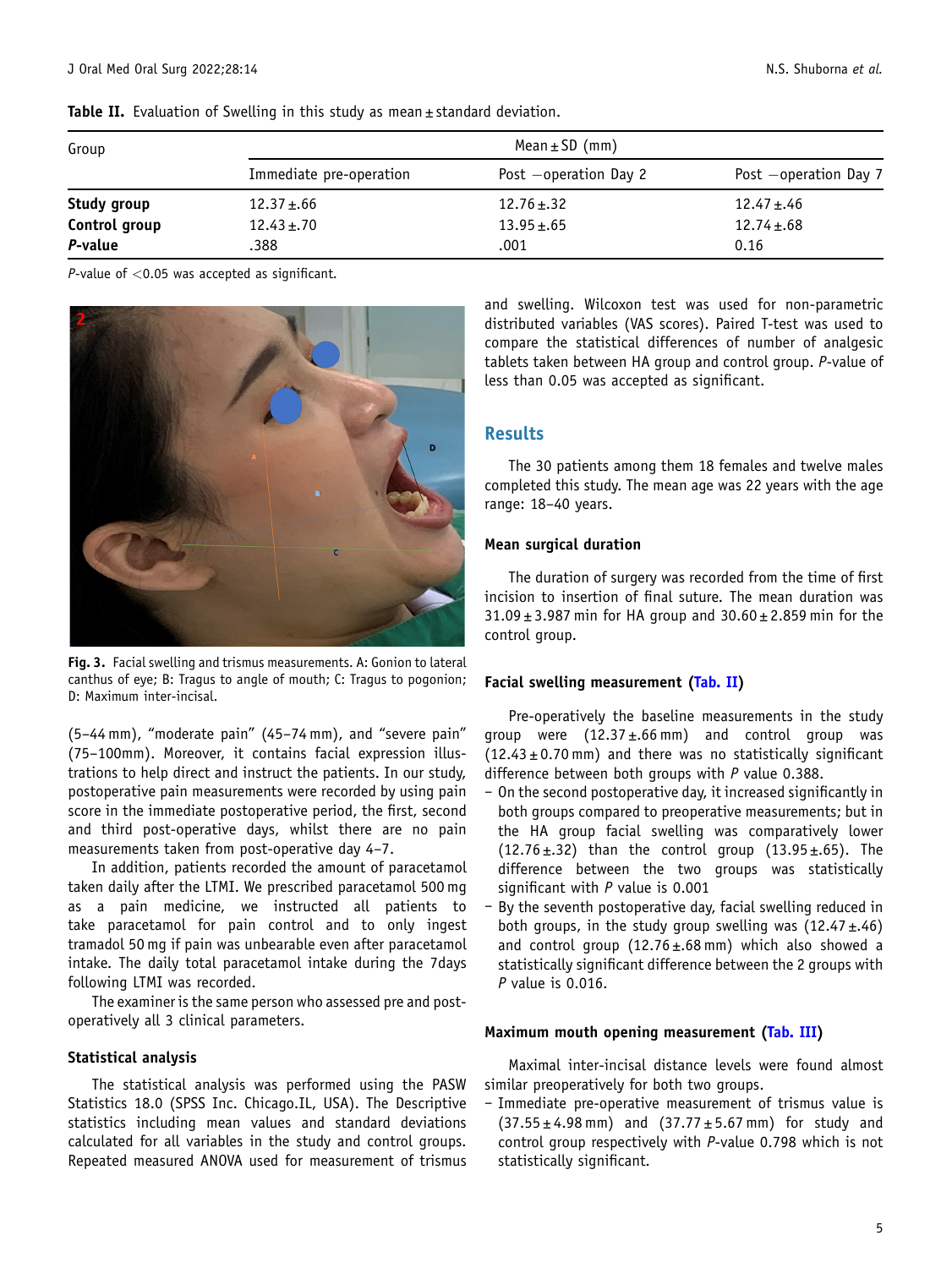| GROUP         | Mean $\pm$ SD (mm)      |                             |                             |  |  |  |
|---------------|-------------------------|-----------------------------|-----------------------------|--|--|--|
|               | Immediate pre-operation | Post $\sim$ operation Day 2 | Post $\sim$ operation Day 7 |  |  |  |
| HA group      | $37.55 \pm 4.98$        | $26.07 \pm 4.42$            | $34.24 \pm 5.14$            |  |  |  |
| Control group | $37.77 \pm 5.67$        | $21.62 \pm 5.50$            | $29.10 \pm 5.92$            |  |  |  |
| P-Value       | 0.798                   | .001                        | .001                        |  |  |  |

<span id="page-5-0"></span>Table III. Evaluation of trismus as mean ± standard deviation (median) in mm.

P-value of  $<$ 0.05 was accepted as significant.

|  | Table IV. Evaluation of pain by VAS score with 30 the patients. |  |  |  |  |  |  |  |  |  |
|--|-----------------------------------------------------------------|--|--|--|--|--|--|--|--|--|
|--|-----------------------------------------------------------------|--|--|--|--|--|--|--|--|--|

|               |                                                   | Pain scores on VAS for Median (Min-Max) Post-operative 1st, 2nd and 3rd days |                                                   |  |  |  |
|---------------|---------------------------------------------------|------------------------------------------------------------------------------|---------------------------------------------------|--|--|--|
| Group         | 1st Post-operative day                            | 2nd Post-operative day                                                       | 3rd Post-operative day                            |  |  |  |
| HA group      | $20.00(15-45)$<br>Mean $\pm$ SD 25.33 $\pm$ 9.810 | $15.00(10-25)$<br>Mean $\pm$ SD 14.73 $\pm$ 4.354                            | $4.00(2-12)$<br>Mean $\pm$ SD 5.30 $\pm$ 6.025    |  |  |  |
| Control group | $55.00(44-60)$<br>Mean $\pm$ SD 53.33 $\pm$ 6.025 | $25.00(20-35)$<br>Mean $\pm$ SD 26.37 $\pm$ 4.173                            | $15.00(10-20)$<br>Mean $\pm$ SD 15.27 $\pm$ 3.151 |  |  |  |
| P value       | 0.01                                              | 0.02                                                                         | 0.02                                              |  |  |  |

*P*-value of  $<$ 0.05 was accepted as significant.

Table V. Total numbers of analgesic consumption in 30 patients for analgesics in 3 days.

| Group                     | Mean $\pm$ SD                      | P-Value |
|---------------------------|------------------------------------|---------|
| HA group<br>Control group | $5.27 \pm 1.84$<br>$8.00 \pm 2.74$ | 0.001   |

P-value of  $<$  0.05 was accepted as significant.

- Although both groups developed trismus within the 2nd post-operative day, our results found statistically significant higher mouth opening in the study group  $(26.07 \pm 4.42)$ compared to the control group (21.62  $\pm$  5.50) with P value 0.001.
- However, the mouth opening increases within the end of the week for both groups, but here also significant difference was found between HA and control group. On the seventh postoperative day, the mouth opening in HA Group was  $(34.24 \pm 5.14 \text{ mm})$  and control group was  $(29.10 \pm 5.92 \text{ mm})$ with P value 0.001 which showed statistical significance.

#### Pain measurement (Tabs. IV and V)

In regard to the mean VAS scores, there was a significant difference between the HA and control group for pain on the first, second, and third days after LTMI, according to the 100 mm VAS (Tab. IV) with P value is 0.001, 0.002, 0.002 on Day 1, 2 and 3 respectively.

Total analgesic consumption also noted for the first 7 days post LTMI. We prescribed standing doses of paracetamol 500 mg for reducing pain and tramadol 50 mg prescribed only for rescue purpose, in this study we found only 2 patients that took tramadol 50 mg on the control side of the split-mouth study, we calculated overall analgesic consumption only for Paracetamol but not for tramadol. The results show that the HA group took significantly lesser analgesics compared to the control group with  $P$  value is 0.001 (Tab. V).

## **Discussion**

Wisdom teeth removal especially in deep impacted cases is often marred by severe postoperative inflammatory reactions such as pain, swelling and trismus. It is in our best interest to find ways to mitigate these sequalae following LTMI.

Several previous studies [[40,41](#page-8-0)] reported that postoperative sequalae vary depending on the age, gender and surgical difficulty of the impacted teeth. All of these variables were equally matched based on a split mouth study design on 30 patients with symmetrical bilateral mandibular wisdom teeth. Post LTMI intra-socket application of 0.7 ml from 20 mg/2 ml HA solution (Hyalgun) with gelfoam in study group and only intra-socket gelfoam in the control group after LTMI was done. As this is the first ever study regarding intra-socket Hyalgun application in LTMI, there is no consensus regarding the appropriate dose and protocol of HA, since to date no comparison has been made among them. All of the previous studies used different doses such as 0.5 ml or 0.7 ml or 1 ml from 20 mg/2 ml or 10 mg/1ml Hyalgun with no side effects [[33](#page-8-0)–[37\]](#page-8-0). Among them some studies found that 0.7ml Hyalgun showed better outcome when compared to a control group [[41,42\]](#page-8-0) regarding pain and other associated symptoms. Therefore, in the same vein, we used 0.7 ml from 20 mg/2 ml Hyalgun.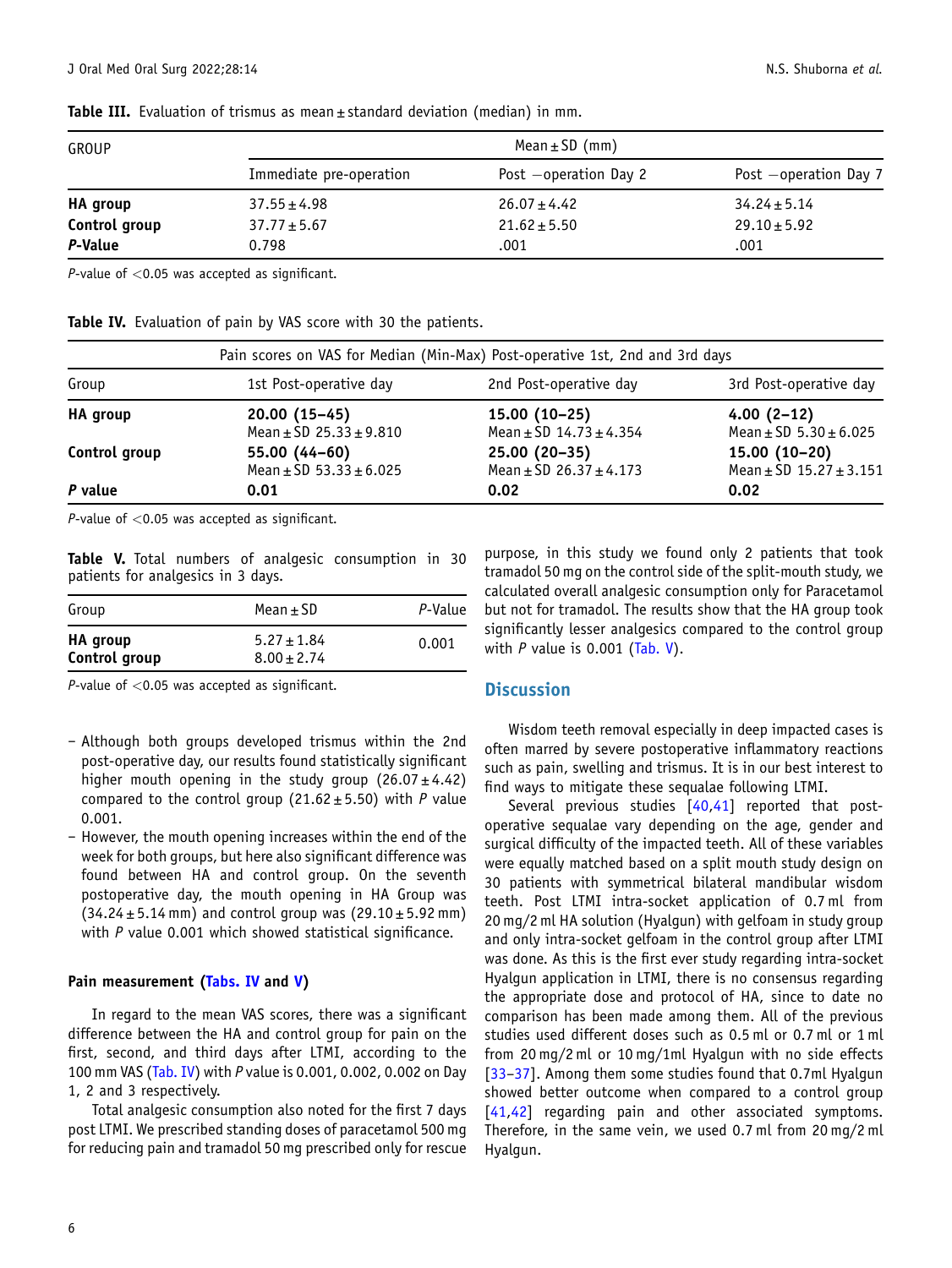In 2014 the previous study of Koray *et al.* [[10](#page-7-0)] and in 2016 the article of Merchant  $[43]$  showed that HA spray can significantly reduce swelling and trismus compared to control group, but no role in controlling pain. This could be because the 'spray' form could only act on the superficial surface of the mucosa which does not offer enough contact with an extraction socket.

In 2016 another study of Yilmiz et al. [\[31](#page-8-0)] regarding HA on 3rd molar extraction sites showed beneficial effect in terms of reducing pain but not on swelling and trismus. In our study all post-op parameters showed significantly less swelling, pain and trismus in the experiment group compared to the control group. This could be attributed to the higher concentration of HA in our study (0.7 ml) as opposed to the (0.5 ml) which was used by Yilmiz et al.

This study evaluated facial swelling [\[44](#page-8-0)] measurements preoperatively, post LTIM day 2, and day 7. The results showed a significant difference in the swelling levels between the study and control group ( $\overline{Tab}$ . II). The swelling in the control group was comparatively more than the study group on postoperative day 2, and day 7. This study also found that the mouth opening was significantly higher in study Group than in control group on post-operative day 2, indicating less trismus in the study group. Although the mouth opening improved within the end of the week for both groups, the improvement was more significant in the study group compared to control group.

Koray et al.  $[10]$  $[10]$  and Merchant in 2016  $[43]$  $[43]$  both of their studies evaluated the efficiency of HA in on post-operative pain, swelling and trismus and both of the studies showed that mouth opening was significantly greater and swelling is significantly less in HA group when compared to control group.

Afat [\[45](#page-8-0)] evaluated the effectiveness of leukocyte plateletrich fibrin (L-PRF) versus (L-PRF) combined with a HA sponge on sequalae after LTMI. The results showed that L-PRF in combination with HA, has the potential to reduce swelling after LTMI.

In 2018 Bayoum et al. [\[31](#page-8-0)] documented that HA provides a positive impact on postoperative swelling and trismus after LTMI.

For all these beneficial reasons the use of HA has been recognized in various sites and conditions in the oral cavity. In 2008 the study of Lee  $[46]$  $[46]$  showed that HA gel on oral ulcers helped reduce overall signs and symptoms. HA also accelerated the healing period and decreased pain for both bechet disease and aphthous ulcer.

Romeo et al. [\[47](#page-8-0)] reported that HA gel together with amino acids improved secondary wound closures in patients undergoing excisional oral biopsy. Gontiya [\[27](#page-8-0)] documented that cross-linked HA along with SRP reduced gingival bleeding indices in chronic periodontitis patients.

Chang *et al.* [\[48](#page-8-0)] reported HA improved bone healing in an in-vitro study in a calvarian bone defect model.

Our study found remarkably lesser pain in the study group versus control group both in terms of VAS and analgesic consumption rate. The pain score reached its highest peak within the 2nd post-operative day, the pain score based on the VAS scale in the study group showed significantly lower scores than the control group  $P$  value  $<$  .005 Within 7 post-operative

days, pain gradually decreased, for both groups with lesser pain in the study group.

Tramadol 50 mg was taken by only 2 patients after LTIM on the control side (intrasocket Gelfoam) procedure. Sockets in the study group did not require tramadol for pain management, this could be ascribed to the HA, which decreases pain by accelerating the healing process.

Grond and Sablotzki [[49\]](#page-8-0) mentioned that 50 mg tramadol acts a painkiller without antiedema properties during the postoperative period after impacted LTMI. With this in mind, the administration of tramadol did not interfere with our outcome variables regarding swelling and trismus. This current study showed that the mean pain VAS scores peaked on the day following the procedure but they were significantly lower in the study group by the 7th postoperative day.

Some post-operative complications like alveolar osteitis and postoperative infections may occur after LTMI with the ranges from 25–30% and 2–12% respectively. This study also prescribed antibiotics for both groups to prevent this complication. In this study there were no postoperative complications after 60 LTMI.

Although, this current study found beneficial effects by the use of HA solution to reduce pain, swelling and trismus after impacted LTMI, there were also several limitations:

- We had a small sample size.
- Although the study showed that the application of HA solution provided positive effects on VAS pain scale and an overall reduction in daily and total use of analgesics consumption, the evaluation of pain with VAS scores relied on the subjective evaluation of the patient's pain perception, which could be highly influenced by the patient's pain threshold, current state of mind, and past experiences.
- There are a limited number of clinical studies with HA in the oral region and to the best of this authors knowledge this is the very first study about Hyalgun in LTMI, further randomized trials should be designed with more participants to evaluate the efficacy of HA.

## Conclusion

Our study suggests that intra-socket HA solution is a promising approach to minimize postoperative pain and trismus from edema after LTMI, thus, it could be an additional option for oral surgeons to use for the patient's post-operative comfort. Additionally, Intra-socket HA reduced the usage of painkillers after LTMI. Although our study shows promising results with intra-socket HA post LTMI, further research with a larger sample size is imperative for drawing finite conclusions.

## Declaration of patient consent

The authors certify that they have obtained all appropriate patient consent forms. In the form, the patient(s) has/have given his/her/their consent for his/her/their images and other clinical information to be reported in the journal. The patients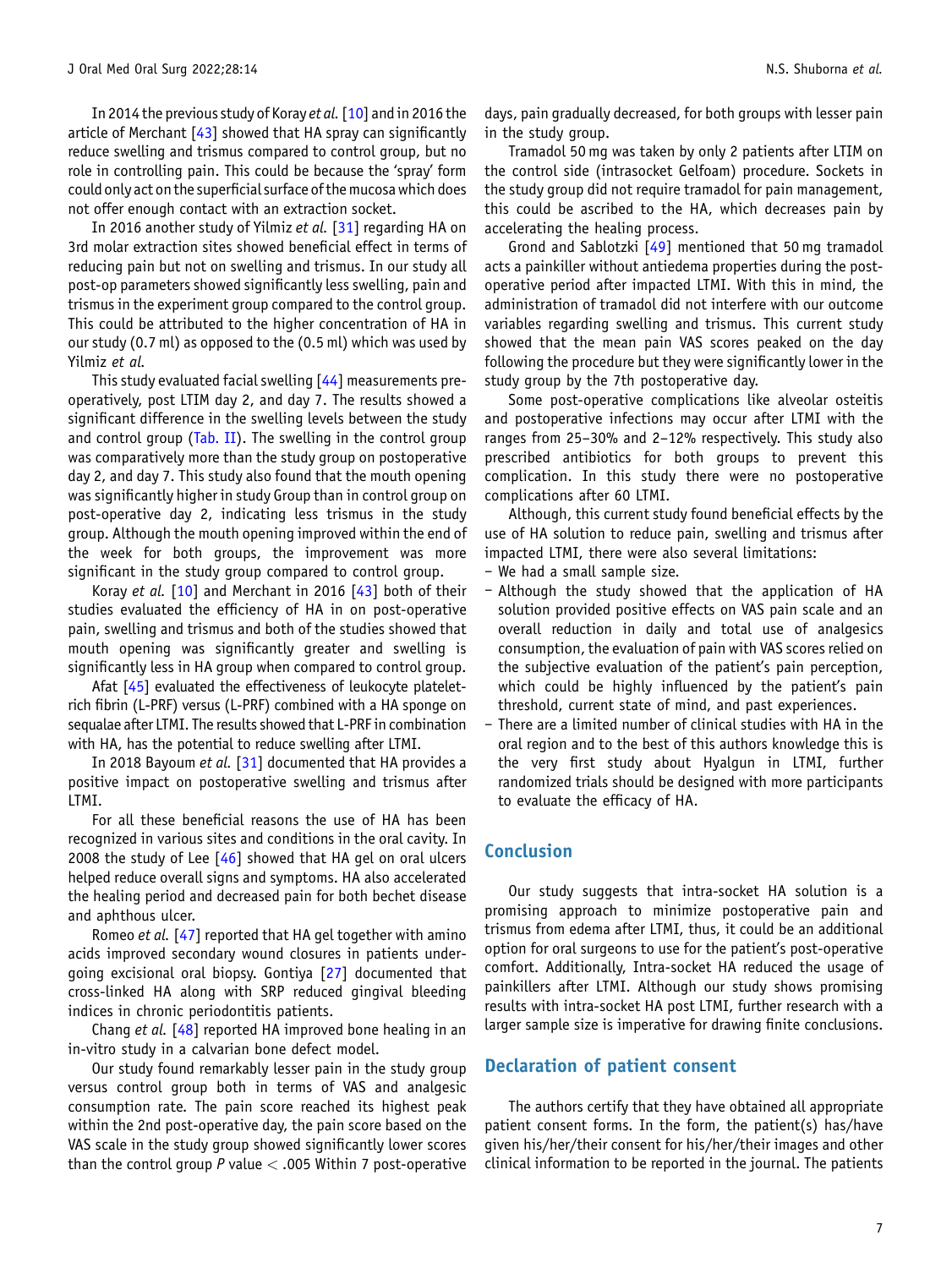<span id="page-7-0"></span>understand that their names and initials will not be published and due efforts will be made to conceal their identity, but anonymity cannot be guaranteed.

# Clinical Trial Register

No Requirement in our faculty because the clinical research is controlled by the Committee in the Ethics of Research in Human Being of Dentistry and Pharmacy Mahidol University Institutional Review Board.

# Funding

This research received no external funding or any scholarship.

# Conflicts of interest

The authors declare no conflict of interest.

# Ethic approval

The study followed the Declaration of Helsinki in terms of medical protocol and ethics. Ethics committee approval for this clinical investigation obtained from the appropriate institution (Mahidol University Faculty of Dentistry Ethics Committee, protocol code COA.NO.MU-DT/PY-IRB 2019/043.0507).

Acknowledgments. Firstly, I would like to express my deep respect to my major advisor, for his valuable advice and kindness in guiding me during my research work. I will be forever thankful for his mentorship, constant support, and helpful counsel. My special gratitude goes to my co-advisor for his precious advice and guidance through the process of writing the thesis. My humble respect, goes to another co-advisor for his endless encouragement, intensive guidance who always provided constant support. Sincere thanks to all participants who spent their valuable time to join this study. Without their constant co-operation and help this research study could not have been completed. Finally, the authors would like to thank Christian Estacio for editing and revising the language of this manuscript.

# Author Contributions

Conceptualization: Teeranut Chaiyasamut, Lee Kian Khoo, Nadia Sultana Shuborna; methodology: Nadia Sultana Shuborna; validation: Bishwa Prakash Bhattarai; formal analysis: Nadia Sultana Shuborna; investigation: Bishwa Prakash Bhattarai, Lee Kian Khoo; resources: Nadia Sultana Shuborna; data curation: Nadia Sultana Shuborna; writing—original draft preparation: Bishwa Prakash Bhattarai; writing —review and editing: Natthamet Wongsirichat, Teeranut Chaiyasamut; visualization: Verasak Pairuchvej, Teeranut Chaiyasamut, Lee Kian Khoo; supervision,: Sirichai Kiattavorncharoen, Natthamet Wongsirichat, Verasak Pairuchvej; project administration: Sirichai Kiattavorncharoen, Natthamet Wongsirichat, Teeranut Chaiyasamut.

## References

- 1. Ustün Y, Erdogan O, Esen E, Karsli ED. Comparison of the effects of 2 doses of methylprednisolone on pain, swelling, and trismus after third molar surgery. Oral Surg Oral Med Oral Pathol Oral Radiol Endod 2003;96:535–539.
- 2. McGrath C, Comfort MB, Lo EC, Luo Y. Changes in life quality following third molar surgery-the immediate postoperative period. Br dent J 2003;194:265–528. discussion 261.
- 3. Kim K, Brar P, Jakubowski J, Kaltman S, Lopez E. The use of corticosteroids and nonsteroidal antiinflammatory medication for the management of pain and inflammation after third molar surgery: a review of the literature. Oral Surg Oral Med Oral Pathol Oral Radiol Endod 2009;107:630–640.
- 4. Dhariwal DK, Goodey R, Shepherd JR. Trends in oral surgery in England and Wales 1991–2000. Br Dent J 2002;192:639–45.
- 5. Mercier P, Precious D. Risks and benefits of removal of impacted third molars. A critical review of the literature. Int J Oral Maxillofac Surg 1992;21:17–27.
- 6. Lim D, Ngeow WC. A Comparative study on the efficacy of submucosal injection of dexamethasone versus methylprednisolone in reducing postoperative sequelae after third molar surgery. J Oral Maxillofac Surg 2017;75:2278–2286.
- 7. Berge TI. Inability to work after surgical removal of mandibular third molars. Acta Odontol Scand 1997;55:64–69.
- 8. Göktay O, Satilmis T, Garip H, Gönül O, Göker K. A comparison of the effects Of midazolam/fentanyl and midazolam/tramadol for conscious intravenous sedation during third molar extraction. J Oral Maxillofac Surg 2011;69:1594–1599.
- 9. Kaul RP, Godhi SS, Singh A. Autologous platelet rich plasma after third molar surgery: a comparative study. J Maxillofac Oral Surg 2012;11:200–205.
- 10. Koray M, Ofluoglu D, Onal EA, Ozgul M, Ersev H, Yaltirik M, et al. Efficacy of hyaluronic acid spray on swelling, pain, and trismus after surgical extraction of impacted mandibular third molars. Int J Oral Maxillofac Surg 2014;43:1399–1403.
- 11. Kumar N, Prasad K, Ramanujam L, Ranganath K, Dexith J, Chauhan A. Evaluation of treatment outcome after impacted mandibular third molar surgery with the use of autologous platelet-rich fibrin: a randomized controlled clinical study. J Oral Maxillofac Surg 2015;73:1042–1049.
- 12. Ozgul O, Senses F, Er N, Tekin U, Tuz HH, Alkan A, et al. Efficacy of platelet rich fibrin in the reduction of the pain and swelling after impacted third molar surgery: randomized multicenter splitmouth clinical trial. Head Face Med 2015;11:37.
- 13. Alissa R, Esposito M, Horner K, Oliver R. The influence of plateletrich plasma on the healing of extraction sockets: an explorative randomised clinical trial. Eur J Oral Implantol 2010;3:121–134.
- 14. Aloy-Prósper A, García-Mira B, Larrazabal-Morón C, Peñarrocha-Diago M. Distal probing depth and attachment level of lower second molars following surgical extraction of lower third molars: a literature review. Med Oral Patol Oral Cir Bucal 2010;15:e755–e759.
- 15. Gocmen G, Gonul O, Oktay NS, Yarat A, Goker K. The antioxidant and anti-inflammatory efficiency of hyaluronic acid after third molar extraction. J Craniomaxillofac Surg 2015;43:1033–1037.
- 16. Gönül O, Satılmıs T, Bayram F, Göçmen G, Sipahi A, Göker K. Effect of submucosal application of tramadol on postoperative pain after third molar surgery. Head Face Med 2015;11:35.
- 17. Gönül O, Satilmis T, Ciftci A, Sipahi A, Garip H, Göker K. Comparison of the effects of topical ketamine and tramadol on postoperative pain after mandibular molar extraction. J Oral Maxillofac Surg 2015;73:2103–2107.